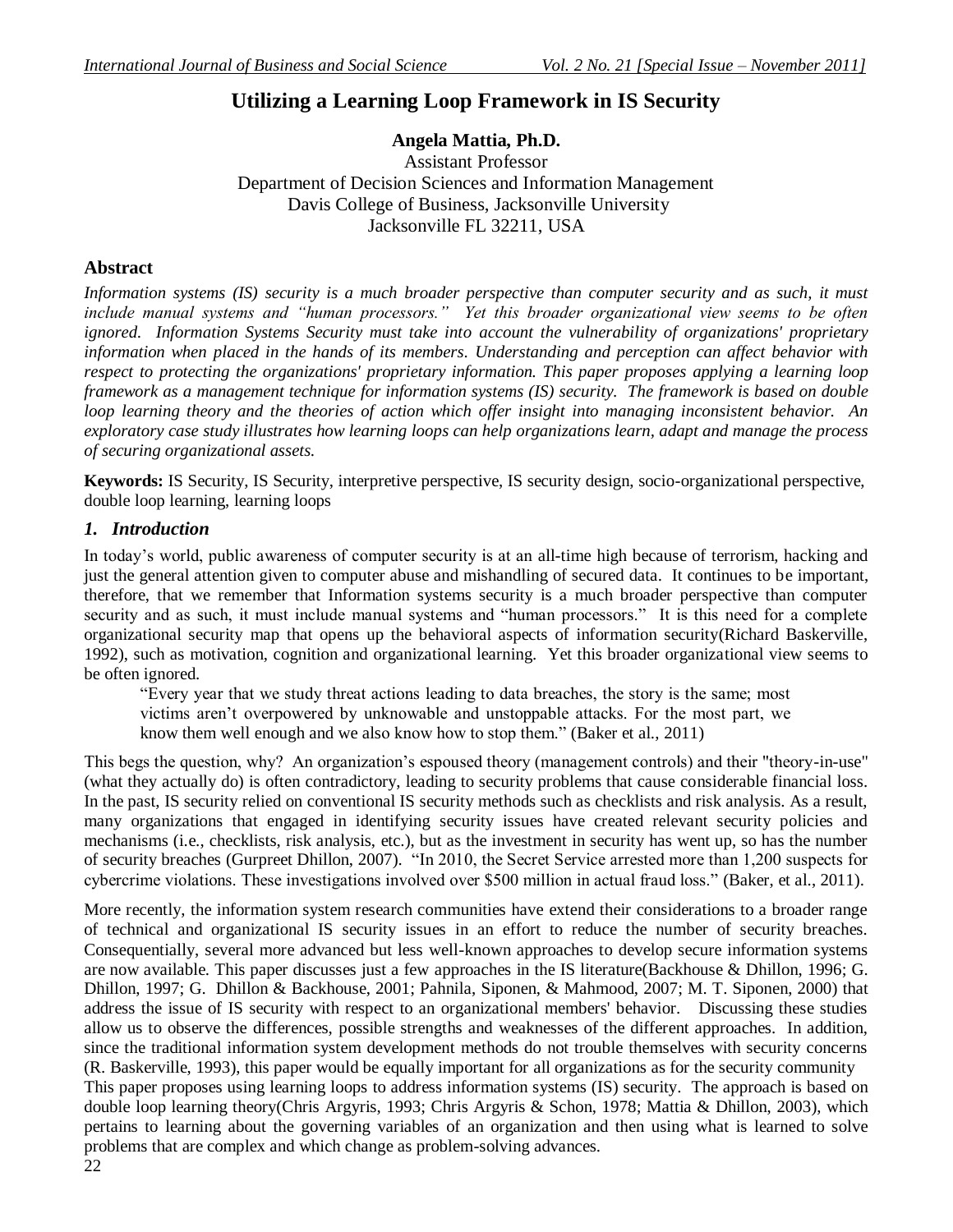Double loop theory is based upon a "theory of action" perspective. An important aspect of the theory is the distinction between an individual's espoused theory (organizational goals and mission, formal documents, such as policy statements) and their "theory-in-use" (what they actually do); bringing these two into congruence is a primary concern of double loop learning. Double loop learning [\(Mattia & Dhillon, 2003\)](#page-7-11) is especially relevant to decision-making skills that are necessary for security related management controls since it focuses on analysis of the assumptions and implicit rules underlying the organization. This paper is organized as follows. First, we discuss how the IS literature addresses the issue of IS security with respect to organizational members' behavior. Second, we present double loop learning and the process of loop learning as a way which researchers and practitioners can help evaluate the potential threats to an organization, due to incongruent perceived and actual behavior. Third, a discussion on how to engage the learning loop process when a mismatch occurs, thus strategically impacting IS security. Lastly, an exploratory case study example illustrates how learning loops can help organizations learn, adapt and manage the process of securing organizational assets.

## *2. Information System Security Literature*

James (1996) has developed an approach for planning and management of IS security based on Checkland's Soft System Methodology (SSM). The aim of the SSM approach to IS security is to concentrate on the human behavior, which is often overlooked. The author especially emphasizes the role of user participation, which is encouraged to increase security awareness and user commitment in security development. User participation should give users the feeling that they are "owners" of the security solutions. Active participation is advocated by [\(Fishbein & Ajzen, 1975\)](#page-7-12) in the behavioral literature, as a good way of producing change in human beliefs. In addition, Siponen (2000) has suggested, active participation may lead to intrinsic motivation [\(Deci, 1980\)](#page-7-13). Sometimes user participation may be intentionally neglected, because it is seen as a threat by security personal. James (1996) criticizes the traditional approach as being too technical, and promotes the role of user participation as vital in IS security.

The use of responsibility as a basis for secure IS development has been recognized by the IS communities (Dobson,1990; Backhouse and Dhillon, 1996; Dhillon, 1997). The concept of responsibility suggests that the security requirements can be found by exploring the role of responsibilities. Analyzing responsibilities help to gain an understanding of the organizational context in which they arise (Strens and Dobson, 1993). Backhouse & Dhillon (1996) identify the agents, the patterns of behavior and communications between agents (Backhouse & Dhillon, 1996) to infer security requirements. It is argued that an analysis of the structure of responsibility in organizations leads to the development of secure information systems. Dhillon and Backhouse (2001) mapped the current territory of information systems and security research by using the Burrell and Morgan framework as an intellectual map to analyze the socio-philosophical concerns in various information systems and security approaches. In addition, information systems and security research is analyzed and presented showing a need for the socio-organizational perspectives to be part of the IS security solution and criticized an over emphasis of technical solutions.

Awareness is a key conponent of IS security and has been researched from many perspectives [\(Pahnila, et al.,](#page-7-6)  [2007;](#page-7-6) [M. Siponen, 2001;](#page-7-14) [M. T. Siponen, 2000\)](#page-7-7). Siponen (2000) looked at the normative and prescriptive nature of end-user guidelines in order to understand human behavior. A behavioral science framework, consisting of intrinsic motivation, a theory of planned behavior and a technology and an acceptance model, is described and applied to current approaches (such as the campaign) in the area of information security awareness and education. Strengths and vulnerabilities are assessed using their theoretical framework. Strategies aimed at increasing a users' commitment to security guidelines are presented. This study conceptually supports that IS security needs a theoretical framework for awareness and must take into account the vulnerability of an organization, not only from a technical standpoint, but from a socio-organizational perspective as well.

When an organizations' proprietary information is placed in the hands of its members, vulnerability exists. Understanding and perception of an issue can affect a member's behavior with respect to protecting the organizations' proprietary information. Incongruent behavior negatively affects IS security. It becomes a threat to the organization and a gap that needs closed. The approaches presented in this paper do not provide a complete, or even a partial solution, but together they provide sufficient background to present a useful conceptual framework that researchers and practitioners can use to help evaluate the potential impact organizational and behavioral issues may have on perceived and actual information security.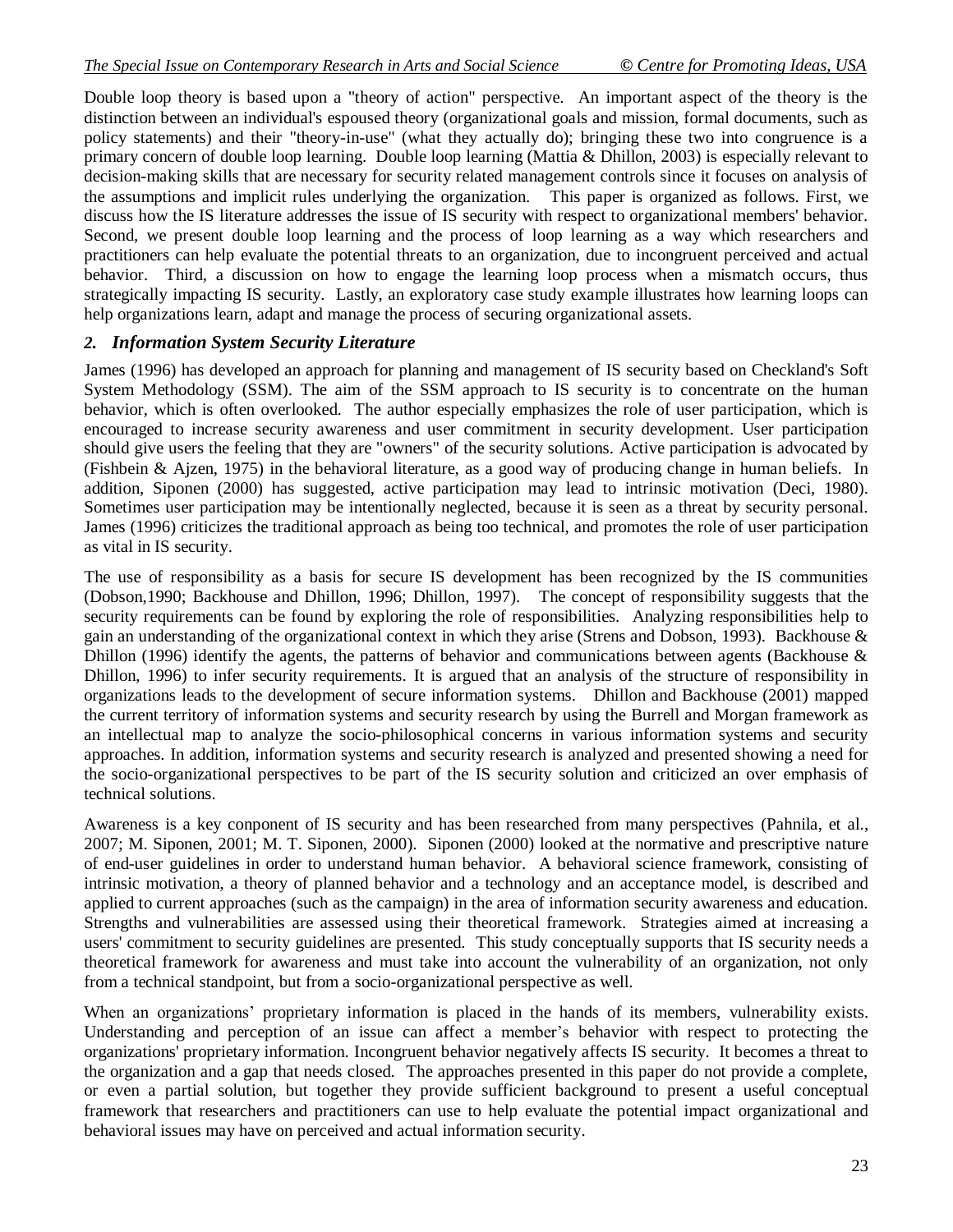## *3. The IS Security Learning Loop Theoretical Framework*

Mainstream accounts of security controls are shown to be ineffective when implemented on their own [\(Gurpreet](#page-7-2)  [Dhillon, 2007\)](#page-7-2). It is a partial solution and although very useful, as the research and practitioners literature suggests [\(G. Dhillon & Backhouse, 2001\)](#page-7-5) it needs to be extended into a more comprehensive solution. Mattia and Dhillon (2003) introduced action science [\(Chris Argyris, Putnam, & Smith, 1985\)](#page-7-15) in the context of IS security, as a very different way of dealing with the failure to achieve intended security consequences. Mattia and Dhillon (2003) introduced double loop learning as a way to evaluate the mismatch between IS security espoused theory (i.e., policy mandates) and theory-in-use (i.e., what is done in practice).

#### **3.1 Double Loop Learning**

Double loop learning is a mindset where security problems are consciously sought out and resolved. It requires that resources be allocated in such a way that allows the correct mindset. The double loop mindset results in changing the underlying governing variables, policies, and assumptions of either the individual or the organization. Fiol and Lyles (1985) classify higher-level organization learning as a double loop process, yielding organizational characteristics such as acceptance of non-routine managerial behavior, insightfulness, and heuristics behavior.

#### **3.2 Single Loop Learning**

In contrast, the single loop mindset ignores any security contradictions. One reason is that the blindness is designed by the mental program that keeps us unaware. We are blind to the counterproductive features of our security actions. This blindness is mostly about the production of an action, rather than the consequences of the actions. That is why we sometimes truly do not know how we let something happen. Thus, organizations exhibiting single loop security have the mindset that comes from lower level organization learning. Double and single loop learning impact the bond between organizations and their members. This type of organizational learning is a way for perceived and actual information security practices to become congruent. Management or impact issues, operational and technical controls and individual behavior are some of the means that should be considered when focusing on measures for an agency-wide security program [\(Chew et al., 2008\)](#page-7-16). Failure to achieve the intended result leads to a reexamination of the means [\(Chris Argyris, et al., 1985\)](#page-7-15) and a search for more efficient measures. Administrative, operational decision making and technical controls, which are used for routine, programmed security activities or emergency situations would fall into the area of single-loop learning. <sup>\*</sup>

The security of information systems involves individual behavior, organizations and technical controls. Consequently, the Learning Loop process presented in this paper must consider all three for a more comprehensive solution to IS security. In addition, we must take into consideration that we are unaware of many of our theories-in-use (i.e., what is done in practice). This means that we supply the data that we can learn from, but don"t recognize it. This adds a complexity to our security solutions and may account for some of the continued gap between the implemented technical solution to security and how secure an information system really is. One way we can close the gap is by using learning loops in IS security. How? By encouraging a learning mindset that increases awareness, so that others learn to see our theories-in-use (what we are unaware of) and we learn to see theirs. This means people are crucial to each other"s learning [\(C. Argyris,](#page-7-17) 1982) and the security of their information systems.

## **3.3 Loop Learning**

Loop learning is especially relevant to decision making skills that are necessary for security related management controls (strategic decisions) since it focuses on analysis of the assumptions and implicit rules underlying the organization and setting the security objectives and goals. Consequently, loop learning is an effective strategy for managing the two forms of theory of action.

The first theory of action is espoused theory, which is used to explain or justify a given pattern of activity. Examples include checklists, risk analysis and security evaluation, policies, plans and formal rules. Theory-in-use is the second theory of action, which is implicit in the performance of the pattern of activity. Theory-in-use is not a "given," it must be constructed from an awareness that occurs through the observation of the pattern of action in question. IS security loop learning is an adaptation to the double loop learning process. These changes include a sub-process to increase awareness, therefore making it a better tool to manage IS security (refer to Figure 1).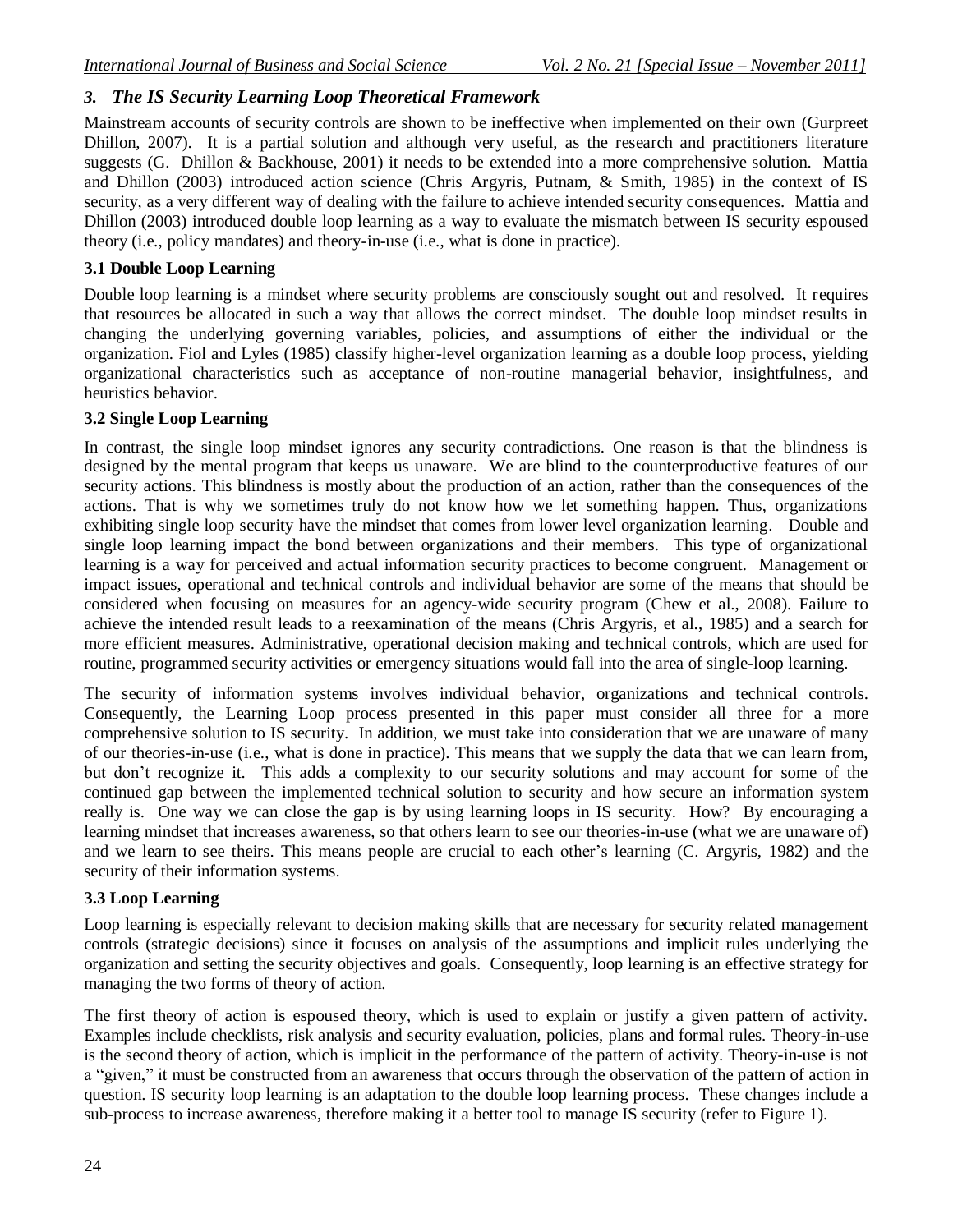## *4. IS Security Loop Learning Awareness Theory*

Unfreezing is a process that interrupts participants' unawareness of their theory-in-use. The notion of unfreezing was itself first developed by Lewin (1951), and it is built on the idea that existing theories or skills must be brought to awareness and unlearned before new ones can be learned. The participant must overcome inertia and dismantle the existing "mindset" [\(Lewin, 1951\)](#page-7-18). To achieve this, behaviors must be identified that participants recognize as a valid sample of their own behavior. One way is for a group to choose one participant and identify the behaviors (i.e., behavioral and attitudinal) or mismatches. Mismatches are a consequence of ill-defined governing variables and inappropriate actions. Once the behaviors or mismatches have been discovered (awareness), the organization identifies the participants and the resulting vulnerabilities. Behavioral and attitudinal vulnerabilities have been well studied in the literature and are based on the theory of reasoned action [\(Ajzen & Fishbein, 1980\)](#page-7-19); behavioral intentions are attitudinal (personal) and social (normative).

A series of low-level inferences about the nature of chosen participants' theories-in-use and the identified vulnerabilities should be generated. The participants can make and publicly test these inferences against espoused theory, while inquiring into the chosen participants" responsibility in any consequences. As participants engaged in the unfreezing process, they became aware of their theories-in-use for the first time, and this triggers an interruption of the participants' unawareness of their theory-in-use [\(Chris Argyris, et al., 1985\)](#page-7-15). An effort to manage the identified vulnerabilities occurs at this point and if successful new governing variables are generated. Loop learning awareness (refer to Figure 2) theory has three basic steps that are initiated when a mismatch occurs in the process of loop learning.

IS security loop learning awareness theory indicates:

#### **(Awareness) The discovery of espoused and theory-in-use**

Participants first become aware through their own or group evaluations of their behavior that they are acting inconsistently and/or unfairly, but they are unaware of why they are acting the way they do. This is where an IS security threat can be accidentally triggered or intentionally exploited.

#### **Identify vulnerabilities**

As the process continues, the participants" self-confidence begins to decrease (attitudinal), and they start to feel less in control of themselves and less in touch with their intentions, evoking feelings of vulnerability. This is another point where an IS security threat can be intentionally exploited.

## **Efforts to manage vulnerabilities**

Efforts to manage this vulnerability (threat) vary, depending on the individual and the actions of the other participants (social). Some participants may act defensively (attitudinal) but remain open to learning; for example, by confronting the other participants (social) while examining their own intentions and actions. Alternatively, other participants may act in ways that inhibit learning, rejecting efforts (attitudinal) to examine their own incongruent mindset (mismatches) or holding others participants responsible for their incongruent mindset.

It is important to note that, as the feedback loops indicate, those who actively inquire into and reflect on their actions tend to learn (acquire new actions) and to feel increased competence, as well as a new sense of confidence (attitudinal). In contrast, those who avoid such moves and resist (attitudinal) looking at their incongruent mindset tend to reinforce their present actions and their unawareness. This is point where governing variables can address the mismatches and generate new opportunities for security awareness, training, and education in the organization. Organizational learning is a learning mindset. It is two-fold, loop learning occurs through an awareness that results in improved managerial controls. Loop learning occurs when mismatches result in awareness and are then corrected by first examining and altering the governing variables and then the actions. Whereas, single loop learning occurs when matches are created, or when mismatches are corrected by changing actions [\(C. Argyris, 1993\)](#page-7-20). The classification of lower level IS security (operational and technical level) is a single loop process, which yields organizational characteristics such as rules and routine. In IS security loop learning, the process of awareness creates an opportunity to uncover and manage vulnerabilities and inaccurate assumptions. It is a process that enables loop learning and espoused single loop processes. It encourages an awareness that leads to underlying management controls to be questioned and hypotheses about their behavior to be tested publicly. Loop learning leads to learning about the governing variables (managerial controls) of an organization and then using what is learned to solve security problems that are complex and which change as problem-solving advances.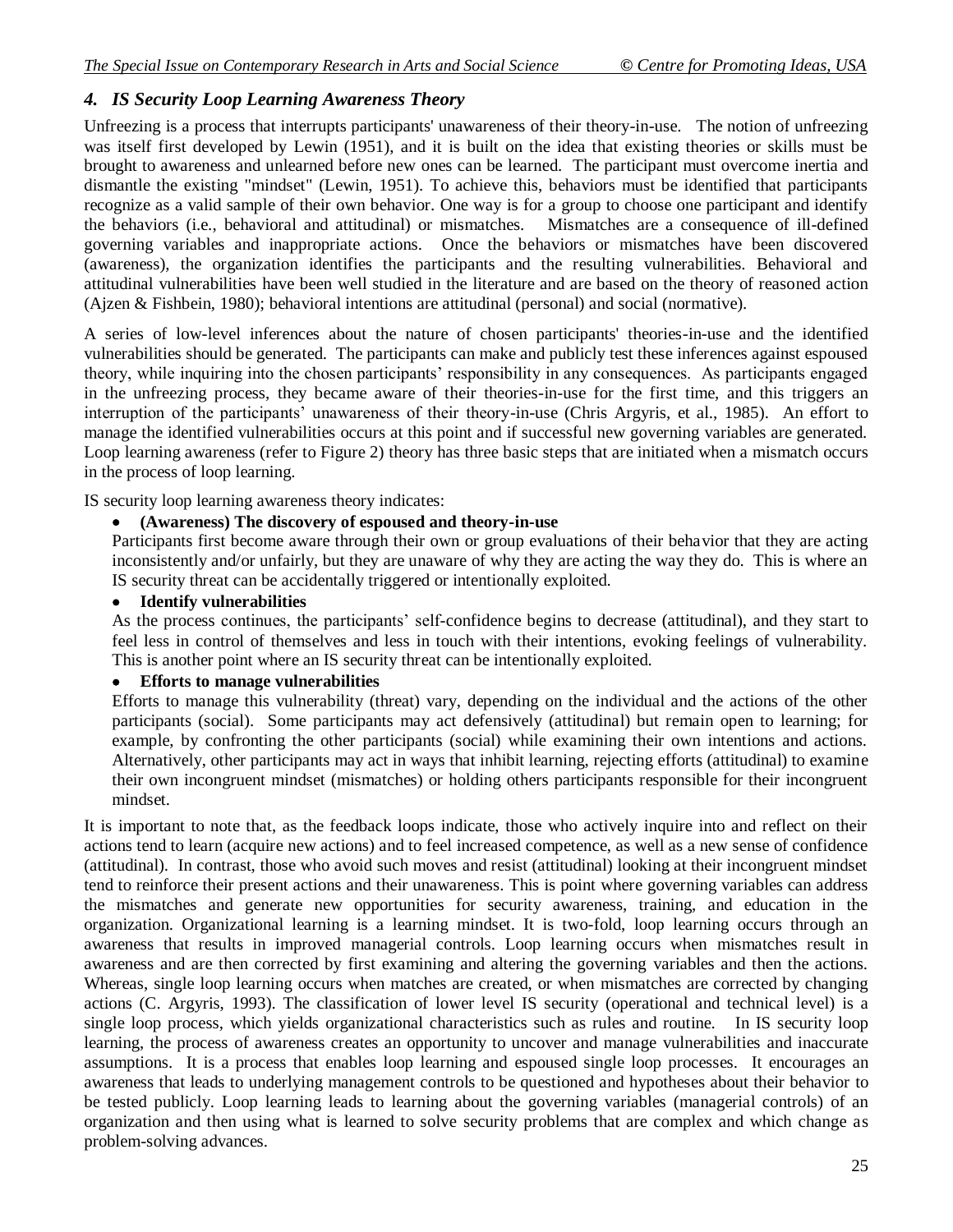It results in changing the underlying governing variables, policies, and assumptions of either the individual or the organization, but loop learning adds an opportunity to address accidently triggered or intentionally exploited.

## **4.1 Awareness, Vulnerabilities and IS Security Controls**

When using IS security learning loops, technical controls (see Table 1) are integrated into the process of loop learning. Loop learning is significantly different from the inquiry characteristics of single loop learning. To begin, the organization must become aware of the security conflict. The actions have produced unexpected outcomes; this is a mismatch (error), a surprise. They must reflect upon the surprise to the point where they become aware that they cannot deal with it adequately by doing better what they already know how to do. They must become aware that they cannot correct the error by using the established security controls more efficiently under the existing conditions. It is important to discover what conflict is causing the error and then undertake the inquiry that resolves the security conflict. In such a process, the restructured governing variables become inscribed in the espoused theories. Consequently, allowing the espoused theories and theories-in-use to become congruent and thus more susceptible to effective security realization.

## *5. Methodology*

To engage the IS security learning loop as a security tool, a different relationship is needed between participants. The learning loop framework is used to map IS security issues to espoused theory and theories-in-use. The resulting actions are intended to be jointly controlled, with participants taking responsibility for their own learning and therefore seeking an increased awareness. It is important to note that the IS security learning loop awareness theory can start out under conditions of inequity because on the outset participants are largely unaware of their theories-in-use and only vaguely aware or able to envision the alternatives. Participants therefore enter the learning loop process in a position of dependence on the framework to guide them. They uncover the implicit and discover in an explicit sense their own theories-in-use. This framework is a complex one, involving the continual unfolding (unfreezing) process of new awareness and actions on the part of the participants.

## **5.1 Using a Case Study Analysis to Test the IS Security Loop Learning Framework**

This study must meet four methodological requirements when testing a theory using the natural science model. The theory must:

- 1. Be falsifiable. In effect, the theory must be formulated and stated in a way that it is open to being refuted by observation.
- 2. Be logically consistent. In effect, when deducing different predictions from the theory, they cannot be contradictory.
- 3. Display superior relative predictive power. In effect, it must be more explanatory than any rival theory.
- 4. Survive any attempts (thus far) to falsify it.

Lee (1989a, 1989b) argues successfully that qualitative case studies can be used to test theories in a controlled or logical deductive sequence that meet the natural science model of scientific research standards (see Table 2).

## *5.2 A Case of Hacking at Hyundai Capital Services, Inc.*

It is useful to illustrate the concepts of loop learning and their applicability to IS security by applying the learning loop framework to an organization that experienced an IS security crisis. The organization chosen is South Korea's largest consumer-finance company, Hyundai Capital Services (HCS). Hyundai Capital Services, Inc. provides numerous financial services [\(Bloomsberg, 2011\)](#page-7-21). Ted Chung is CEO of Hyundai Capital Services and a successful strategic level decision maker. He demonstrated this by leading one of the most successful turnarounds in recent Korean corporate history by selling a 43% stake in Hyundai Card and Hyundai Capital Services to GE Financial Services Co. and then adopting GE's risk-assessment practices. He understood the big picture of the business. He proved this by re-shaping the image of both firms and by doing so became one of the most widely followed Korean executives on Twitter. Hyundai Card and Hyundai Capital went from a \$900 million loss in 2003 to a net profit of \$714 million in 2010 [\(WSJ, 2010\)](#page-7-22). This background information is important because the case study analysis must take the context into consideration when selecting a case and when reporting the findings and the practical implementations. The IS security incident that is the focus of this study began between March 6 and April 7, 2011 when a hacker stole personal customer information by implanting a malicious program in the company's homepage. The program was downloaded onto computers of customers who accessed the homepage. In the past, organizations have extensively relied on technical controls like access control systems as a principal means to manage access of authorized users.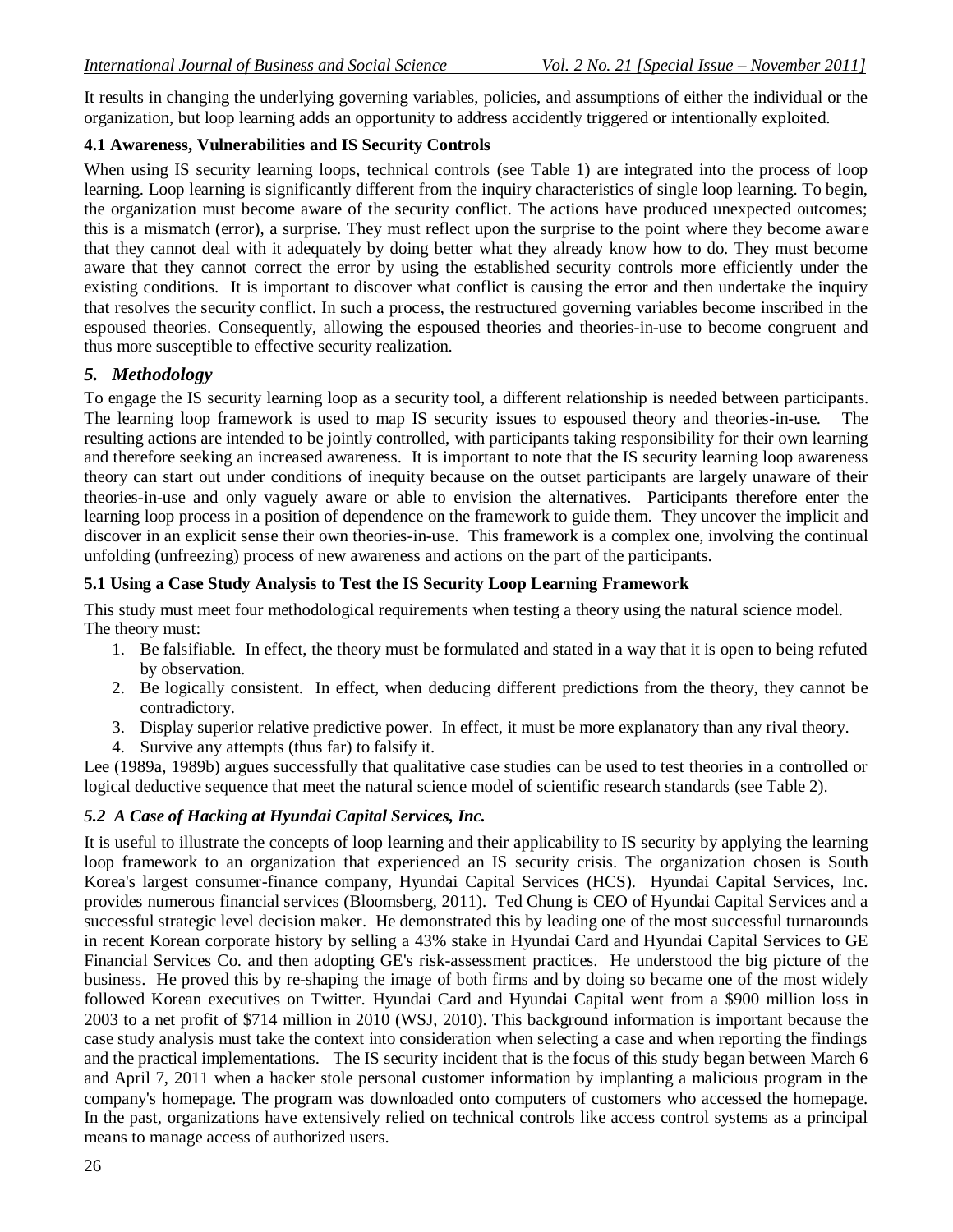Data on 1.75 million Hyundai Capital Services customers was leaked during the attack, but due to lax security practices the company was unaware. On April 7, 2011 CEO of Hyundai Capital Services, Ted Chung received a phone call saying its computer system had been hacked. The caller attempted to blackmail the company by threatening to release stolen confidential information onto the internet if Hyundai Capital Services didn't pay him.

## *6. Findings*

The case study analysis generates numerous instances of loop learning from a strategic level (CEO) viewpoint that are noted in Table 3 and Table 4. Single loop learning is basically learned through the socialization process and may or may not be based on valid governing variables. This was noteworthy because it establishes the conceptual significance of the relationships and establishes the importance of using the loop learning IS security framework. The single loop mindset ignores any security contradictions. One reason is that the blindness is designed by the mental program that keeps us unaware. We are blind to the counterproductive features of our security actions. This blindness is mostly about the production of an action, rather than the consequences of the actions. That is why we sometimes truly do not know how we let something happen. Mismatches are a consequence of ill-defined governing variables and inappropriate actions. Loop learning occurs when mismatches result in awareness and are then corrected by first examining and altering the governing variables and then the actions. The organization identifies the participants and the resulting vulnerabilities. Awareness is necessary to establish valid governing variables and actions. The consequences of the security actions generate a match or a mismatch. The Hyundai Capital Services hacking was an instance of a mismatch. The case study has been compiled from information freely available from numerous online sources. It is only intended to be used for explicatory purposes in this instance of business research.

## *7. Practical Implications*

The lessons of this hacking experience (awareness) have led to fundamental changes in the company (action) and how Chung leads it (governing variables). Considering the organizational situation after the hacking, a number of organizational issues emerged that could be appropriately placed in the categories of espoused theory and theories-in-use. The issues revolve around Hyundai Capital Services' use of information technology, but also involve organizational policies, public relations, and the management of risk (refer to Figure 3). Since the attack, Chung has spent weeks learning the ins and outs of network architecture, security infrastructure and the trade-offs between data protection and customer satisfaction. In Mr. Chung's words as reported by the Wall Street Journal interview [\(Ramstad, 2011\)](#page-7-23), there are five lessons to learn from the experience: 1) Trust the authorities; 2) Stay open and transparent; 3) Learn IT and know where vulnerabilities are; 4) Create a philosophy that drives IT decisions; 5) Reassess plans for products and services.

## **7.1 Turning Lessons Learned into New Governing Variables:**

Today, IT is central to everything a company does. Ted Chung used to treat his IT department as simply one of many units that helped the company get its job done. He admitted this was a big mistake after the hacking. The instance of hacking caused a mismatch in the IS loop learning process. Ted Chung became aware of the companies IT vulnerabilities. As a result, the case study analysis shows how five lessons learned from the mismatch turn into new governing variables and actions.

## **Governing Variable 1: Information Technology (IT)**

Actions: The IT department reports directly to the CEO. The company took steps to ensure company growth and product development doesn"t outpace computer security.

Lesson Learned: IT is central to an organization and network security is a top priority of IT.

## **Governing Variable 2: Have a learning mindset**

Actions: "These days," says Chung, "the CEO should understand the basic structure of hacking even though he cannot do programming. No CEO is that stupid not to pay attention (to IT), but maybe they paid the same attention I did, which is increasing the budget, giving encouragement but then saying, What do I know about (IT)? That's the wrong support." Adds Chung, "Spend your time to understand IT.…I believed I was too old to understand IT security issues. Nobody is too old or too remote for that." [\(MakingItReallyWork, 2011;](#page-7-24) [Ramstad,](#page-7-23)  [2011\)](#page-7-23)

Action: "If you lock the restroom and garage because you are trying to protect the jewelry in the bedroom, sooner or later, the rest of the family complains and finds a way around it," Mr. Chung says. "Like everything, IT security needs a philosophy, and only the CEO can make that kind of a decision." [\(MakingItReallyWork, 2011;](#page-7-24) [Ramstad, 2011\)](#page-7-23)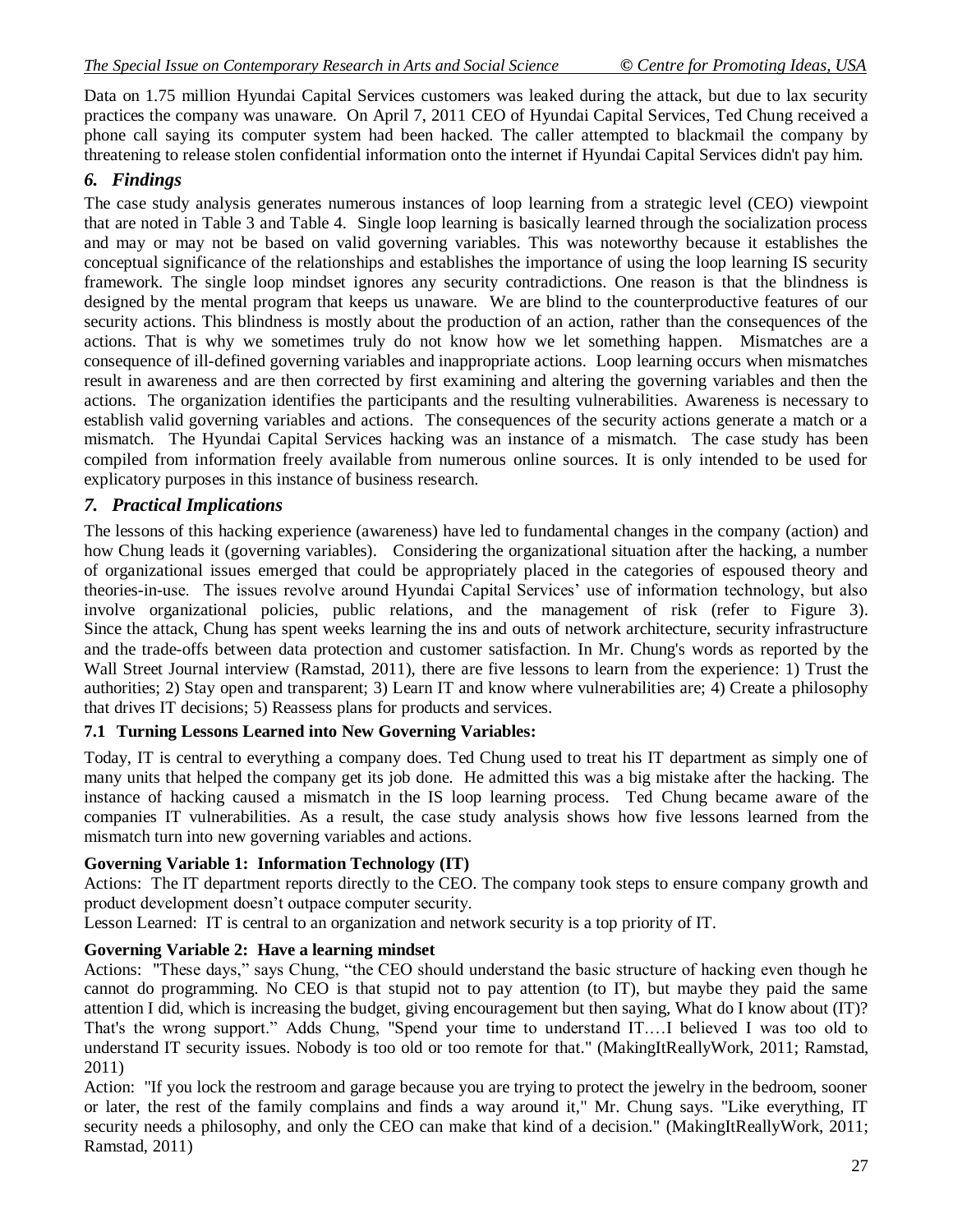Lesson Learned: Learn IT, create a culture of awareness and know where vulnerabilities may exist.

## **Governing Variable 3: Be Transparent**

Action: "We got more people's help," says the CEO, "because we were transparent and open." Since Hyundai Capital"s experience, other South Korean companies have reported hacking attempts. "Because we raised the flag," says Chung, "other companies are coming out to fight." [\(MakingItReallyWork, 2011;](#page-7-24) [Ramstad,](#page-7-23)  [2011\)](#page-7-23) Ted Chung is one of the most widely followed Korean executives on Twitter.

Action: Consumers increasingly understand how vulnerable companies are to sophisticated hackers and mainly insist on being informed of breaches in Internet security.

Lesson Learned: Communicate openly about everything

## **Governing Variable 4: Align IT with policies.**

Action: "We have to decide what kind of philosophy or policy direction we are going to take. For example," says Chung, "if we put in a much stronger security system, then our customers may have to wait a couple minutes every time they access our website. That's not an IT issue." It's an issue decided by executive management under advice from IT. [\(MakingItReallyWork, 2011;](#page-7-24) [Ramstad, 2011\)](#page-7-23)

Lesson Learned: Create IT policies and practices that support the company philosophy

## **Governing Variable 5: Balance IT strategies with IT support practices.**

Action: "We need to put a price tag on every IT door and window," says Chung. Additional websites, additional online apps, wherever the outside world "touches" your organization may create new hacking routes. While Chung says security is now first for his firm, the need remains to balance risk and reward, growth and security. [\(MakingItReallyWork, 2011;](#page-7-24) [Ramstad, 2011\)](#page-7-23)

Lesson Learned: Continuously assess the balance of risk and reward, growth and security.

The main limitations of this study are inherent in the case study analysis research method used. Replication logic and the assortment of documents were limited. A variety of empirical studies are now needed to consider the validity and practical application of the IS security loop learning framework presented here.

## *8. Conclusion*

This study is a IS security awareness approach that is theoretically and empirically grounded. The research suggests that the goal of an efficacious organizational loop learning process is to generate positive organizational consequences from the behavior and actions of individuals. The IS security learning loop framework is a tool organizations use to guide the learning loops process. It is used to analyze the behavior and actions, encourage a culture of awareness (match or mismatch), synchronize the governing variables to the strategic mission of an organization, and modify or change actions to create a congruency to the governing variables. Loop learning is especially relevant to uncovering the theories-in-use and managing them so that the formation of security related espoused theory results. Awareness is a key part of the process that contributes to organizational learning, which leads to the discovery of vulnerabilities. The goal of the IS security loop learning framework is to secure systems by organizing and emphasizing awareness and learning. When used properly the result is the discovery of vulnerabilities that need secured. Governing variables, individual and organization behaviors, actions and security controls (refer to Table 1) can be created or modified at this point into an equivalent state by making espoused theory and theories-in-use congruent.

The power of the IS security loop learning framework is that this "framework" draws attention to the integration of organizational behavior, actions into management, operational and technical controls. It is constructed to ensure the company philosophy and strategy drive IT practices and that employees comply with the governing IS security policies. The ability to perceive and appreciate the meaning of loop learning in IS security is enhanced by the IS security research literature presented at the beginning of this paper. These approaches investigate many of the same elements, and presented partial solutions to many behavioral issues. If we want to enrich our understanding of these issues further, we need to continue adding to the research and developing a more comprehensive solution that includes engaging the learning process. We may then discover why "awareness" + "change" is better defined as "learning," and why the involvement of the learner is so crucial to any kind of planned change or, as it might better conceptualize it-- "managed learning" as part of a comprehensive solution for IS security.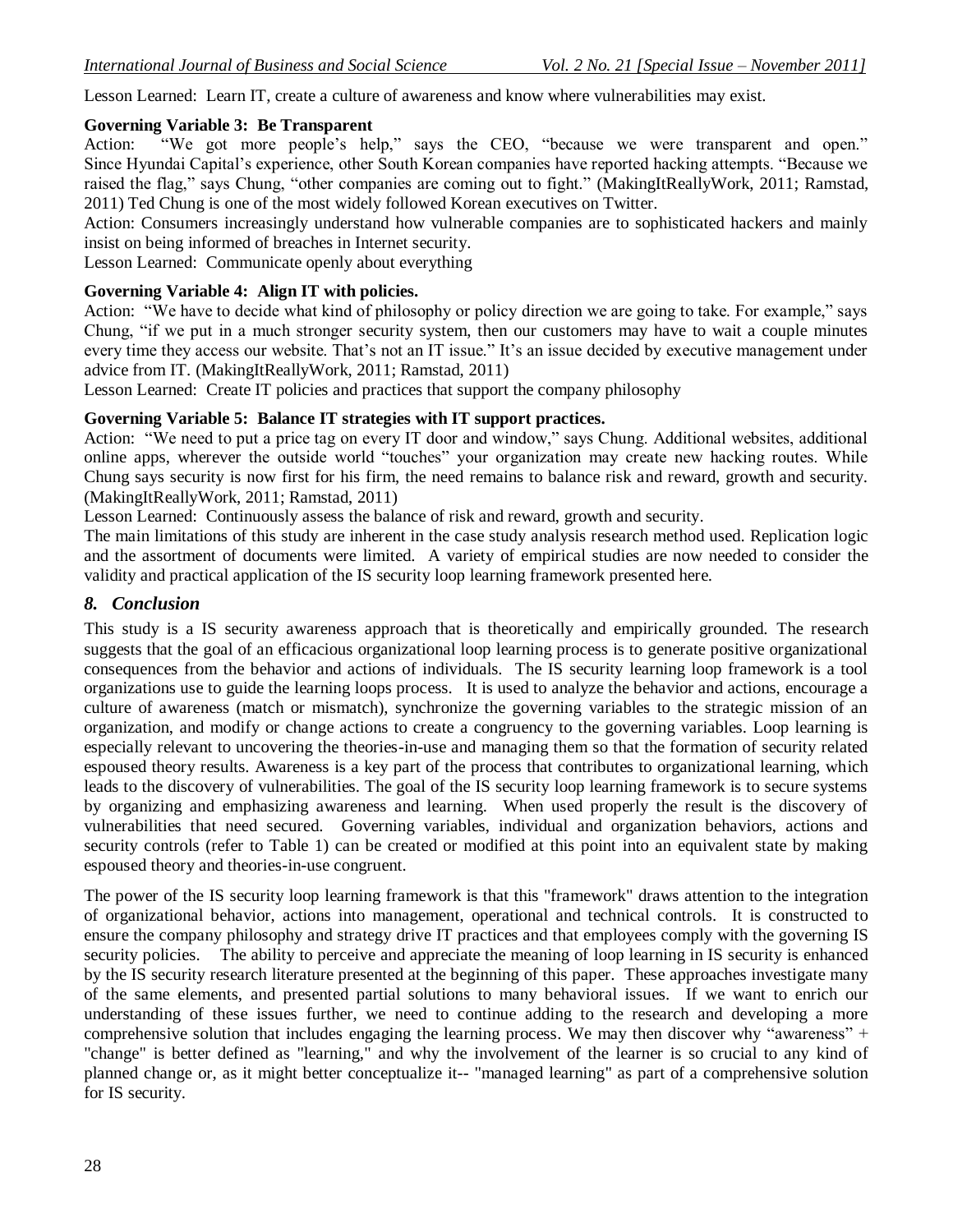#### **9.** *References*

- <span id="page-7-19"></span>Ajzen, I., & Fishbein, M. (1980). *Understanding attitudes and predicting social behavior* (Paperback ed.). Englewood Cliffs, N.J.: Prentice-Hall.
- <span id="page-7-17"></span>Argyris, C. (1982). *Reasoning, learning, and action: individual and organizational* (1st ed. ed.): San Francisco: Jossey-Bass.
- <span id="page-7-20"></span>Argyris, C. (1993). *On organizational learning*: Cambridge, Mass.: Blackwell Publishers.
- <span id="page-7-9"></span>Argyris, C. (1993). *On organizational learning*. Cambridge, Mass.: Blackwell Publishers.
- <span id="page-7-15"></span>Argyris, C., Putnam, R., & Smith, D. M. (1985). *Action science* (1st ed.). San Francisco, (Calif.): Jossey-Bass.
- <span id="page-7-10"></span>Argyris, C., & Schon, D. A. (1978). *Organizational learning*. Reading, Mass.: Addison-Wesley Pub. Co.
- AsiaOne. (2011). Hacking has no immed impact on Hyundai Capital Services Retrieved from AsiaOne website: <http://www.asiaone.com/Business/News/Story/A1Story20110412-273242.html>
- <span id="page-7-3"></span>Backhouse, J., & Dhillon, G. (1996). Structures of responsibilities and security of information systems. *European Journal of Information Systems, 5*(1), 2-10.
- <span id="page-7-1"></span>Baker, W., Hutton, A., Hylender, C. D., Joseph Pamula, P. D., Porter, C., & Spitler, M. (2011). Data Breach Investigations Report. Retrieved from [www.verizonbusiness.com/dbir/](http://www.verizonbusiness.com/dbir/)
- <span id="page-7-0"></span>Baskerville, R. (1992). The Developmental Duality of Information Systems Security. *Journal of Management Systems, 4*(1), 1 - 12.
- <span id="page-7-8"></span>Baskerville, R. (1993). Information systems security design methods: Implications for information systems development. *ACM Computing Surveys 25*(4).
- <span id="page-7-21"></span>Bloomsberg. (2011). Consumer Finance Hyundai Capital Services Inc. Retrieved from Bloomsberg Businessweek website:<http://investing.businessweek.com/research/stocks/private/snapshot.asp?privcapId=6454588>
- <span id="page-7-16"></span>Chew, E., Swanson, M., Stine, K., Bartol, N., Brown, A., Robinson, W., & Gutierrez, C. M. (2008). NIST Special Publication 800-55 Revision 1 Performance Measurement Guide for Information Security.
- <span id="page-7-13"></span>Deci, E. L., Ryan, R. M. . (1980). *The Empirical Exploration of Intrinsic Motivational Processes. In: Advances in Experimental Social Psychology* (Vol. 13): (eds): L. Berkowitz Academic Press.
- <span id="page-7-4"></span>Dhillon, G. (1997). *Managing information system security*: Basingstoke, Macmillan.
- <span id="page-7-2"></span>Dhillon, G. (2007). *Principles of information systems security : text and cases*. Hoboken, NJ: John Wiley & Sons.
- <span id="page-7-5"></span>Dhillon, G., & Backhouse, J. (2001). Current directions in IS security research: towards socio-organizational perspectives. *Information Systems Journal, 11*, 127-153.
- <span id="page-7-12"></span>Fishbein, M., & Ajzen, I. (1975). *Belief, Attitude, Intention and Behavior: An Introduction to Theory and Research*: Addison-Wesley, reading, MA.
- Infosecindia. (2011). Suspected hackers caught in Hyundai Capital data leak case. Retrieved from Infosecindia website:<http://infosecindia.com/2011/04/19/suspected-hackers-caught-in-hyundai-capital-data-leak-case/>
- <span id="page-7-25"></span>Lee, A. (1989a). A scientific methodology for MIS case studies. *MIS Quarterly, 13*(1), 33-50.
- <span id="page-7-26"></span>Lee, A. (1989b). Case Studies as Natural Experiments. *Human Relations, 42*(2), 117.
- <span id="page-7-18"></span>Lewin, K. (1951). *Field theory in social science; selected theoretical papers* ([1st ed.). New York,: Harper.
- <span id="page-7-24"></span>MakingItReallyWork. (2011). Lessons Learned - What a CEO learns from a hack Retrieved July 10, 2011, from <http://www.makingitreallywork.com/>
- <span id="page-7-11"></span>Mattia, A., & Dhillon, G. (2003). *Applying double loop learning to interpret implications for information systems security design.* Paper presented at the Systems, Man and Cybernetics, 2003. IEEE International Conference on.
- <span id="page-7-6"></span>Pahnila, S., Siponen, M., & Mahmood, A. (2007). *Employees' behavior towards IS security policy compliance*.
- <span id="page-7-23"></span>Ramstad, E. (2011). Executive Learns From Hack Retrieved from Wall Street Journal website: <http://online.wsj.com/article/SB10001424052702303936704576395123202899068.html>
- <span id="page-7-14"></span>Siponen, M. (2001). Five dimensions of information security awareness. *SIGCAS Comput. Soc., 31*(2), 24-29. doi: 10.1145/503345.503348
- <span id="page-7-22"></span><span id="page-7-7"></span>Siponen, M. T. (2000). A Conceptual Foundation for Organizational Information Security Awareness. *Information Management & Computer Security, 8*(1), 31-41.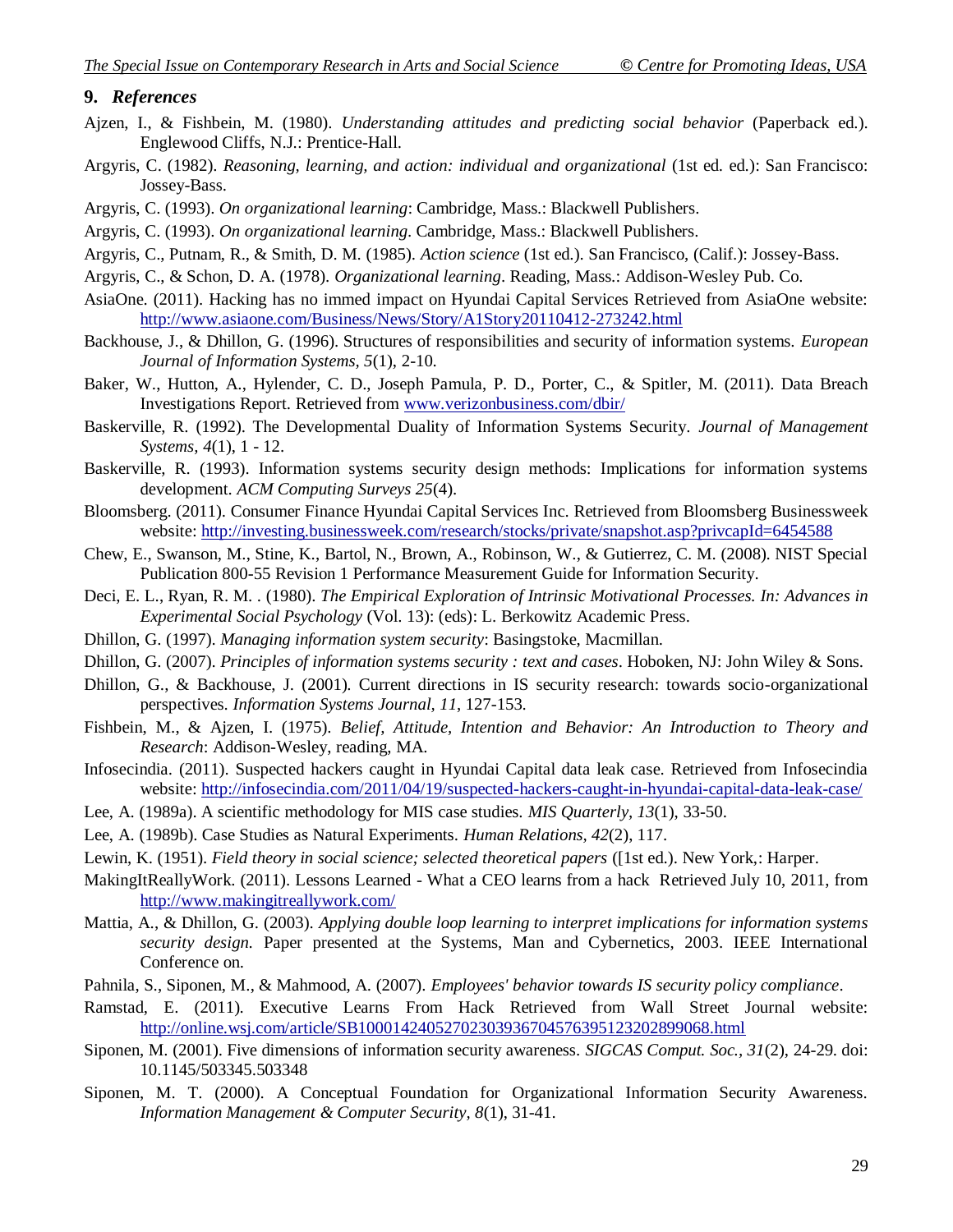WSJ. (2010). Hyundai Executive Challenges Korean Ways *2011*(June 16). Retrieved from The Wall Street Journal website:<http://online.wsj.com/article/SB10001424052748703999304575398720358607774.html>

<span id="page-8-0"></span>Yin, R. K. (1994). *Case study research : design and methods* (2nd ed.). Thousand Oaks: Sage Publications.

<span id="page-8-1"></span>Yonhap. (2011). (LEAD) Regulator plans to discipline Hyundai Capital over hacking Retrieved from YONHAP NEWS AGENCY website:

<http://english.yonhapnews.co.kr/business/2011/05/18/55/0503000000AEN20110518003500320F.HTML>

#### *10. Figures and Tables*







**Figure 3: IT is central to organizations**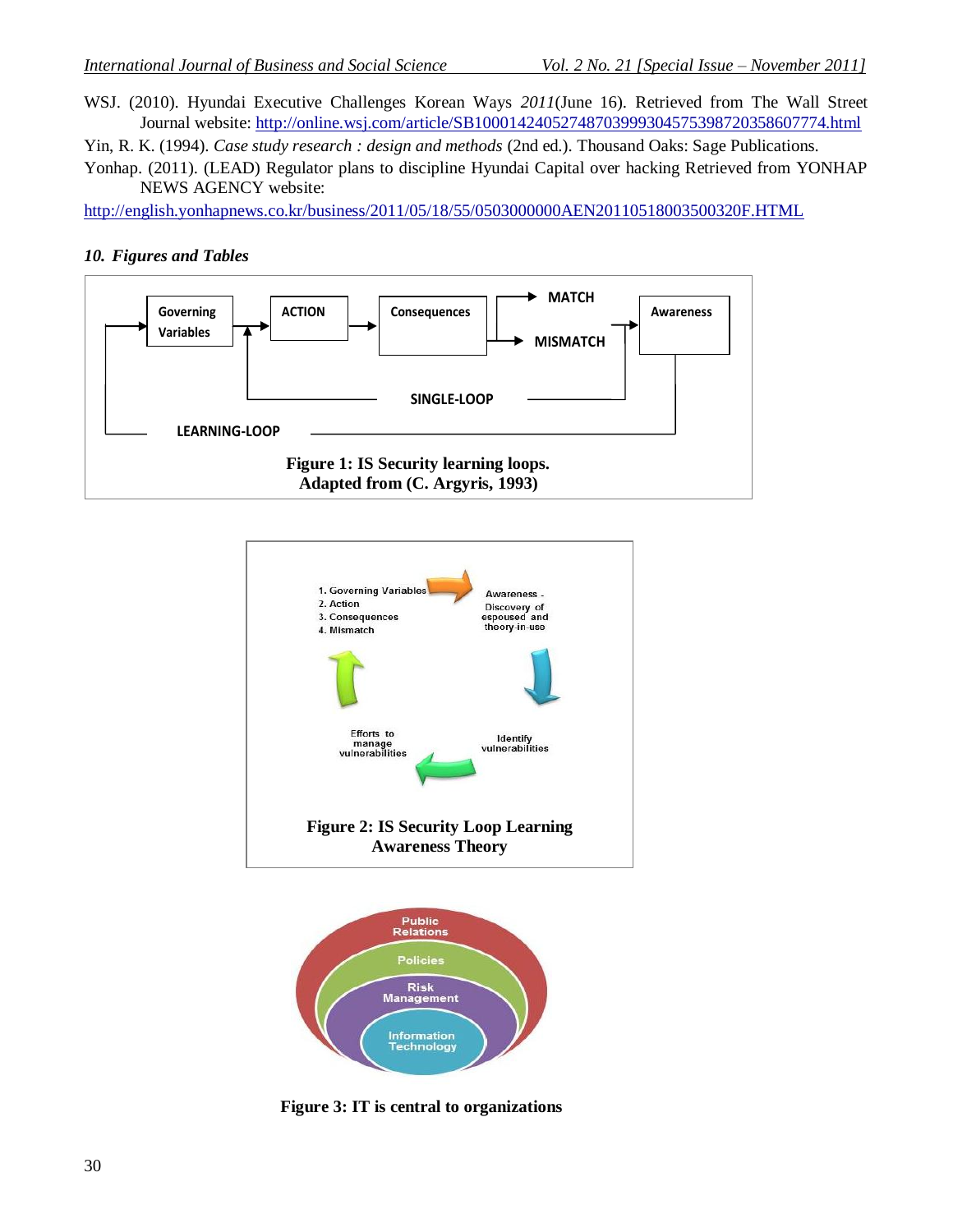| <b>LOOP LEARNING</b>                       | <b>SINGLE LOOP</b>                    |
|--------------------------------------------|---------------------------------------|
| <b>Awareness</b>                           | <b>Protect Vulnerabilities</b>        |
| <b>Governing Variables</b>                 | <b>Actions</b>                        |
| <b>Management Controls</b>                 | <b>Operational Controls</b>           |
| 1. Risk Management                         | 6. Personnel Security                 |
| 2. Review of Security Controls             | 7. Physical Security                  |
| 3. Life Cycle Maintenance                  | 8. Production, Input/Output Controls  |
| 4. Authorize Processing (Certification and | 9. Contingency Planning               |
| Accreditation)                             | 10. Hardware and Systems Software     |
| 5. System Security Plan                    | 11. Data Integrity                    |
| 6. IS Security Loop Learning Framework     | 12. Documentation                     |
| 7. Other                                   | 13. Security Awareness, Training, and |
|                                            | Education                             |
|                                            | 14. Incident Response Capability      |
|                                            | <b>Technical Controls</b>             |
|                                            | 15. Identification and Authentication |
|                                            | 16. Logical Access Controls           |
|                                            | 17. Audit Trails                      |

| <b>Table 2: Quality Social Science Research Design Guidelines</b> |                                                                                                      |                                                                                                                                                                                                                                                                                                                  |  |  |  |  |
|-------------------------------------------------------------------|------------------------------------------------------------------------------------------------------|------------------------------------------------------------------------------------------------------------------------------------------------------------------------------------------------------------------------------------------------------------------------------------------------------------------|--|--|--|--|
| <b>Measure:</b>                                                   | <b>Guidelines from the literature</b><br>(Lee, 1989a, 1989b; Yin, 1994)                              | Whether/how the guidelines are followed in this<br>study                                                                                                                                                                                                                                                         |  |  |  |  |
| <b>Construct</b><br><b>Validity</b>                               | Use multiple sources of evidence<br>Maintain a chain of evidence<br>Having key informants review the | 221 documents in a variety of formats (interviews,<br>articles and webpages) were analyzed.<br>Deduce theory from the literature and test the<br>resulting framework by comparing them to the<br>actual state of a specific case.<br>A IS security person and non-IS person review a<br>draft of the case study. |  |  |  |  |
|                                                                   | case study report                                                                                    |                                                                                                                                                                                                                                                                                                                  |  |  |  |  |
| <b>Internal</b><br><b>Validity</b>                                | Pattern matching                                                                                     | Empirical patterns were matched with framework<br>deduced from the literature. "Natural controls"<br>were used wherever feasible.                                                                                                                                                                                |  |  |  |  |
| <b>External</b><br><b>Validity</b>                                | Increasing degrees of freedom<br>Applying replication logic                                          | Multiple observations for the case<br>Competing theory investigated but not tested<br>Framework investigated (tested) in the before and<br>after instances; each instance can be seen as a<br>separate study.                                                                                                    |  |  |  |  |
| <b>Reliability</b>                                                | Creating/maintaining a case study<br>database<br>Developing a case study protocol                    | Case study notes (annotated documents)<br>Case study documents (interviews, articles,<br>webpages)<br>Tabular materials (archival data)<br>Case question-and-answer format;<br>Literature review; case framework and models.                                                                                     |  |  |  |  |

## **Table 1: Emphasis of IS security loop learning on security controls**